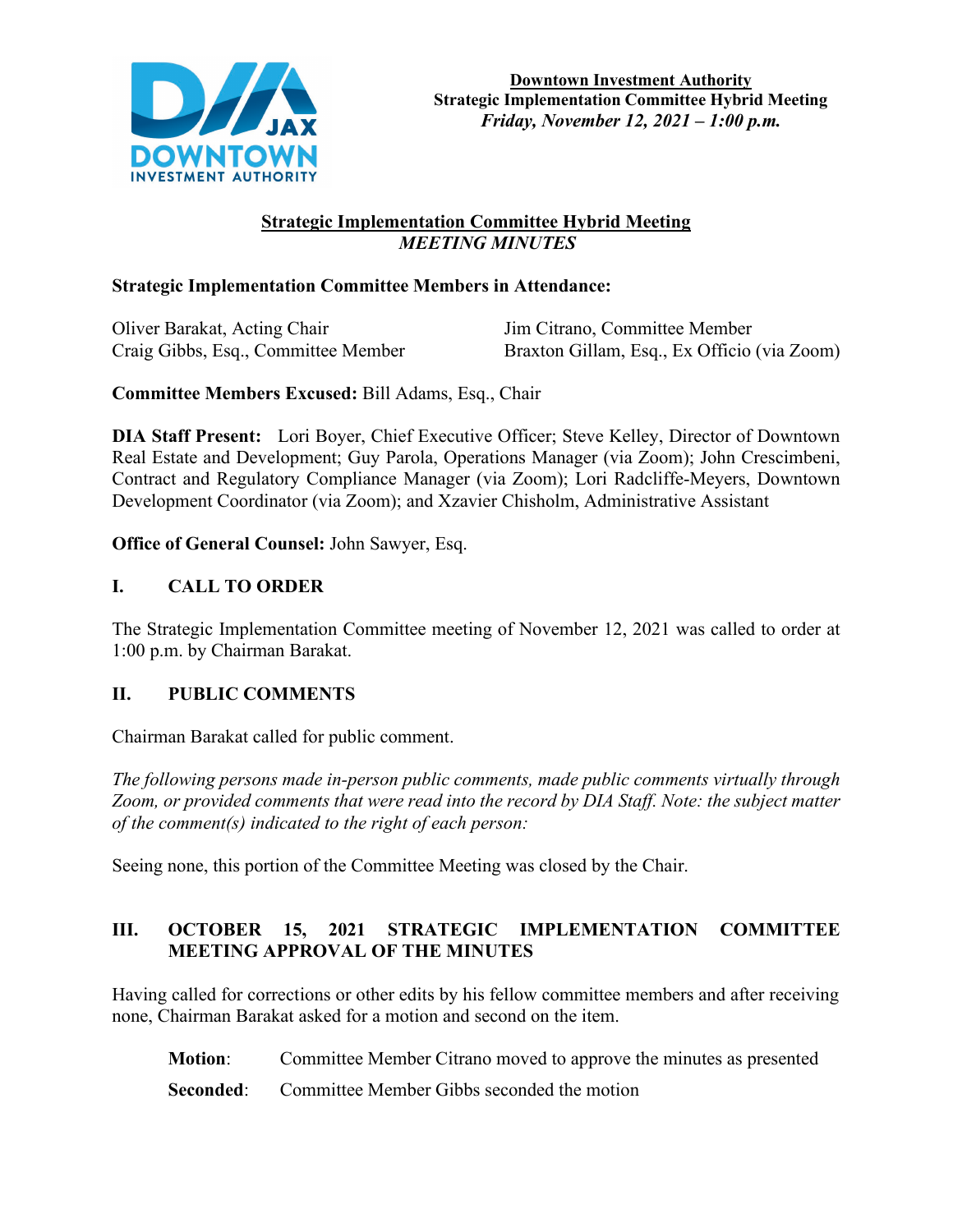Downtown Investment Authority Strategic Implementation Committee Meeting, November 12, 2021 Page 2 of 4

Chairman Barakat called for a vote.

**Vote: Aye: 3 Nay: 0 Abstain: 0** 

### **THE MOTION PASSED UNANIMOUSLY 3-0-0**

#### **IV. RESOLUTION 2021-11-02: CENTRAL NATIONAL BANK DPRP**

**A RESOLUTION OF THE DOWNTOWN INVESTMENT AUTHORITY ("DIA") RECOMMENDING THAT CITY COUNCIL APPROVE A DOWNTOWN PRESERVATION AND REVITALIZATION PROGRAM FORGIVABLE LOAN PACKAGE FOR RENOVATIONS TO THE CENTRAL NATIONAL BANK BUILDING LOCATED AT 404 N JULIA STREET (THE "PROPERTY") PURSUANT TO A REDEVELOPMENT AGREEMENT WITH AXIS 404 JULIA, LLC ("AXIS 404") OR ASSIGNS ("DEVELOPER"); FINDING THAT THE PLAN OF DEVELOPMENT IS CONSISTENT WITH THE DIA'S BUSINESS INVESTMENT AND DEVELOPMENT PLAN ("BID PLAN") AND THE NORTH BANK DOWNTOWN AND SOUTHSIDE COMMUNITY REDEVELOPMENT AREA PLAN ("CRA PLAN"); AUTHORIZING THE CHIEF EXECUTIVE OFFICER TO EXECUTE THE CONTRACTS AND DOCUMENTS AND OTHERWISE TAKE ALL NECESSARY ACTION IN CONNECTION THEREWITH TO EFFECTUATE THE PURPOSES OF THIS RESOLUTION; PROVIDING AN EFFECTIVE DATE.**

Chairman Barakat gave the floor to DIA's Steve Kelley to introduce the resolution.

Mr. Kelley provided an overview of the resolution, stating that the applicant is requesting DPRP funding for the redevelopment of the historic Central National Bank (CNB) building. The project proposes 36 multi-family units as well as commercial/retail space on the ground floor including leasable space proposed to be occupied by a membership fitness center. The project will be undertaken simultaneously with a new construction component including 103-units of new multifamily housing and a 450-space structured parking garage, presented and approved at the October 20, 2021 DIA Board meeting.

Chairman Barakat opened the floor for board comment.

Committee Member Citrano noted that the project is expensive and asked if the construction costs have been verified. Mr. Kelley responded that DIA staff has ensured that construction costs are accurate; furthermore, there are compliance measures in place.

Committee Member Citrano asked if the project will begin at the same time as the new construction component. Mr. Kelley responded that the historic component has an independent start date, however the developer has stated that they anticipate starting the projects at relatively the same time.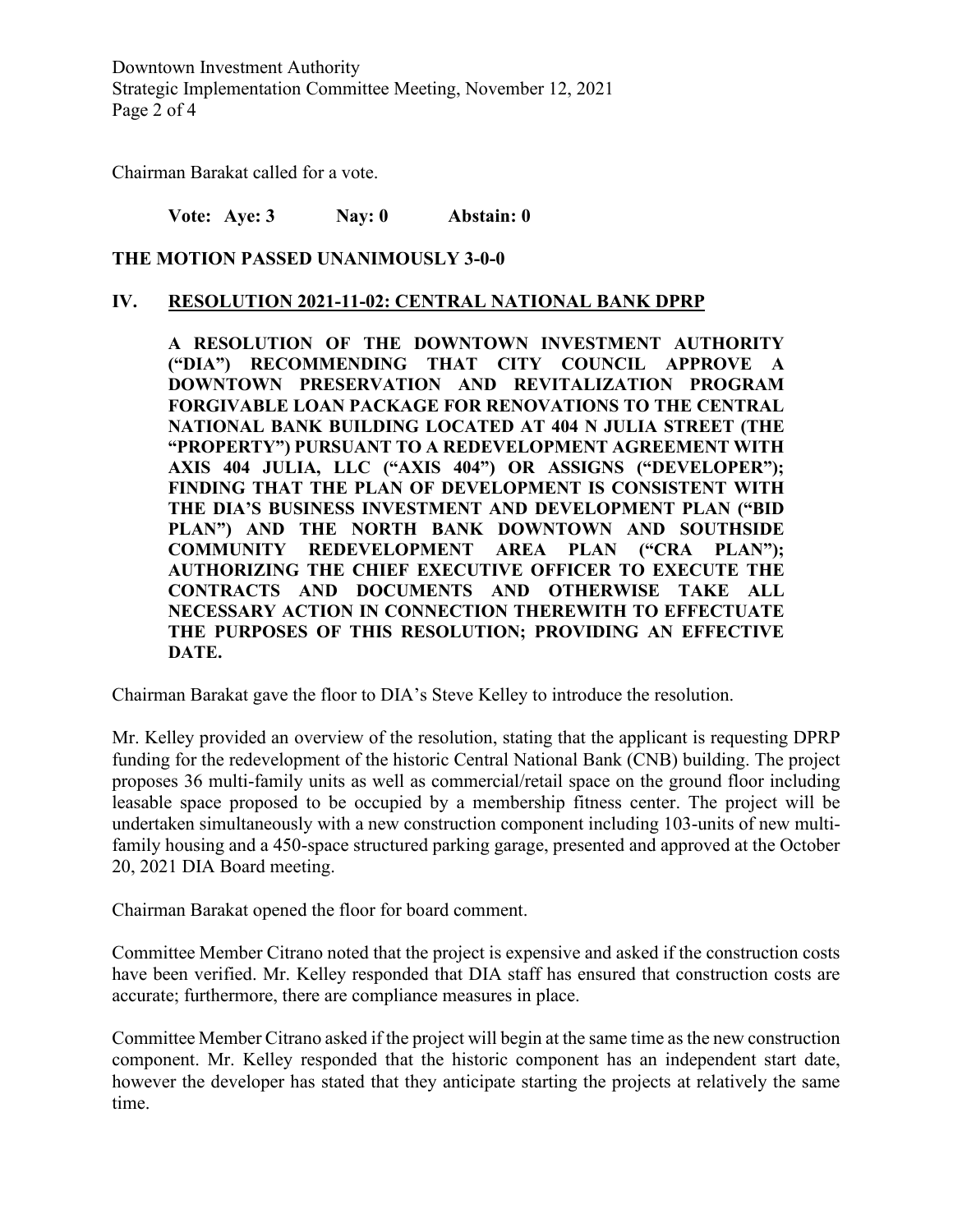Downtown Investment Authority Strategic Implementation Committee Meeting, November 12, 2021 Page 3 of 4

Responding to a question from Chairman Barakat, Mr. Kelley confirmed that the proposed redevelopment is a total of 34,610 sq ft.

Mr. Gibbs asked if DIA staff believe the timeline of the performance schedule is feasible. Mr. Kelley responded that he foresees the developer completing the project within the 24-month window.

Chairman Barakat asked Mr. Kelley to provide additional comment regarding the cost of the project. Mr. Kelley responded that the costs have been confirmed by the general contractor and spoke to further methods of verification as well as protections being provided on the backend.

- **Motion**: Committee Member Citrano moved to approve Resolution 2021-11-02 as presented
- **Seconded:** Committee Member Gibbs seconded the motion

Seeing no comments, Chairman Barakat called for a vote.

**Vote: Aye: 3 Nay: 0 Abstain: 0** 

### **THE MOTION PASSED UNANIMOUSLY 3-0-0**

### **V. RESOLUTION 2021-11-03: 600 PARK ST/HOME2SUITES**

**A RESOLUTION OF THE DOWNTOWN INVESTMENT AUTHORITY RECOMMENDING [APPROVAL/DENIAL] OF THE REQUESTED INCENTIVES FOR THE HOME 2 SUITES PROJECT; [DIRECTING DEVELOPMENT OF A TERM SHEET BETWEEN THE DOWNTOWN INVESTMENT AUTHORITY AND KELCO BROOKLYN, LLC]; AND PROVIDING FOR AN EFFECTIVE DATE.**

Chairman Barakat called upon CEO Boyer to introduce the resolution.

CEO Boyer stated that Committee Member Citrano will have to abstain due to a conflict, therefore the committee does not have a quorum. The developer has requested to defer the resolution and take it up at the next board meeting.

### **VI. CEO INFORMATIONAL BRIEFING**

CEO Boyer provided a presentation on the BID/CRA update.

John Pappas, with the Public Works Department, spoke to the city's resiliency planning.

Responding to a question from Committee Member Gibbs, Mr. Pappas described the relationship between Public Works and the DDRB.